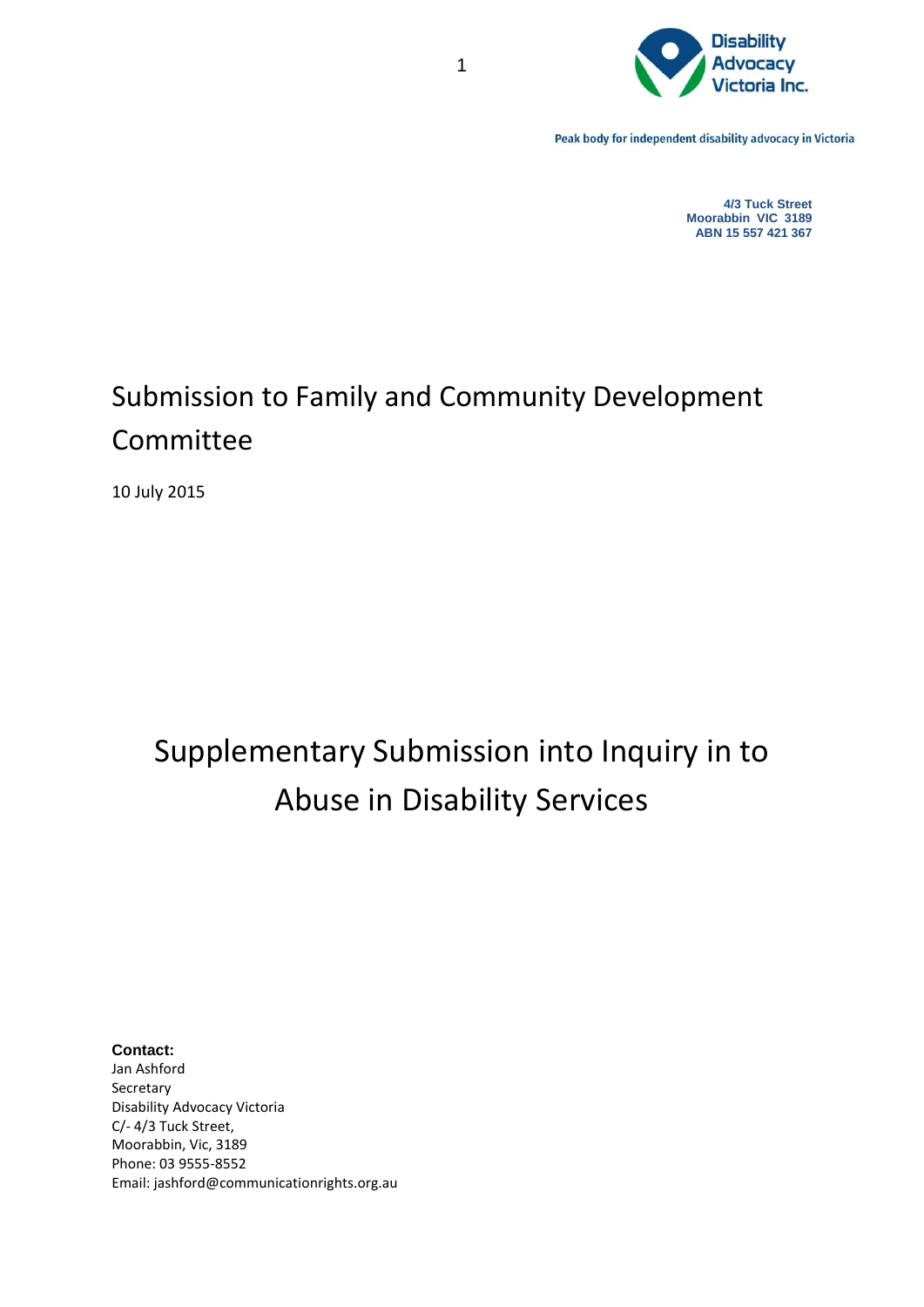Disability Advocacy Victoria Inc. (DAV) is the state peak agency for independent disability advocacy in the state of Victoria.

We make this supplementary submission into the Inquiry into Abuse in Disability Services and address bar Family and Community Development Committee Terms of Reference below.

#### **6.1 How effective are employee recruitment and screening practices at preventing abuse in disability services?**

Employment recruitment screening practices are currently inadequate in preventing abuse and identifying the most appropriate people to work with vulnerable people with complex disabilities (or any person with a disability).

#### **6.2 How effective are training and supervisory practices at preventing abuse in disability services?**

Training and supervisory practices are ineffective at preventing abuse in disability services.

### **6.3 Are the Department of Health and Human Services requirements for disability services adequate?**

DHHS requirements for disability services are inadequate. They do not require any level of quality and skill in care workers. This links therefore to issue 6.1 above. DHHS are in a position where they could put any amount of detail in their service agreements with their contractors requiring certain levels of skill and expertise for direct service provision. They choose not to. This is an integral part of the problem relating to the abuse of people with disabilities.

#### **6.4 Are there differences in workforce practices across services provided by government and community service organisations?**

Workforce practices differ across government and community service organisations largely due to chance, or perhaps the individual personalities of senior staff. When policies, procedures and guidelines are broad, they allow multiple "interpretations" and these result in uneven workforce practices across the sector, in both government and community services.

#### **6.5 Should the National Disability Insurance Scheme adopt a similar quality assurance and safeguard framework to that used in Victoria? If not, why not?**

The quality assurance and safeguard framework in Victoria is inadequate (we refer to the June Phase 1 Victorian Ombudsman's Report on the *Reporting and Investigation of Allegations of Abuse in the Disability Sector: the Effectiveness of Statutory Oversight)* and should therefore not be used as a model in any other jurisdiction.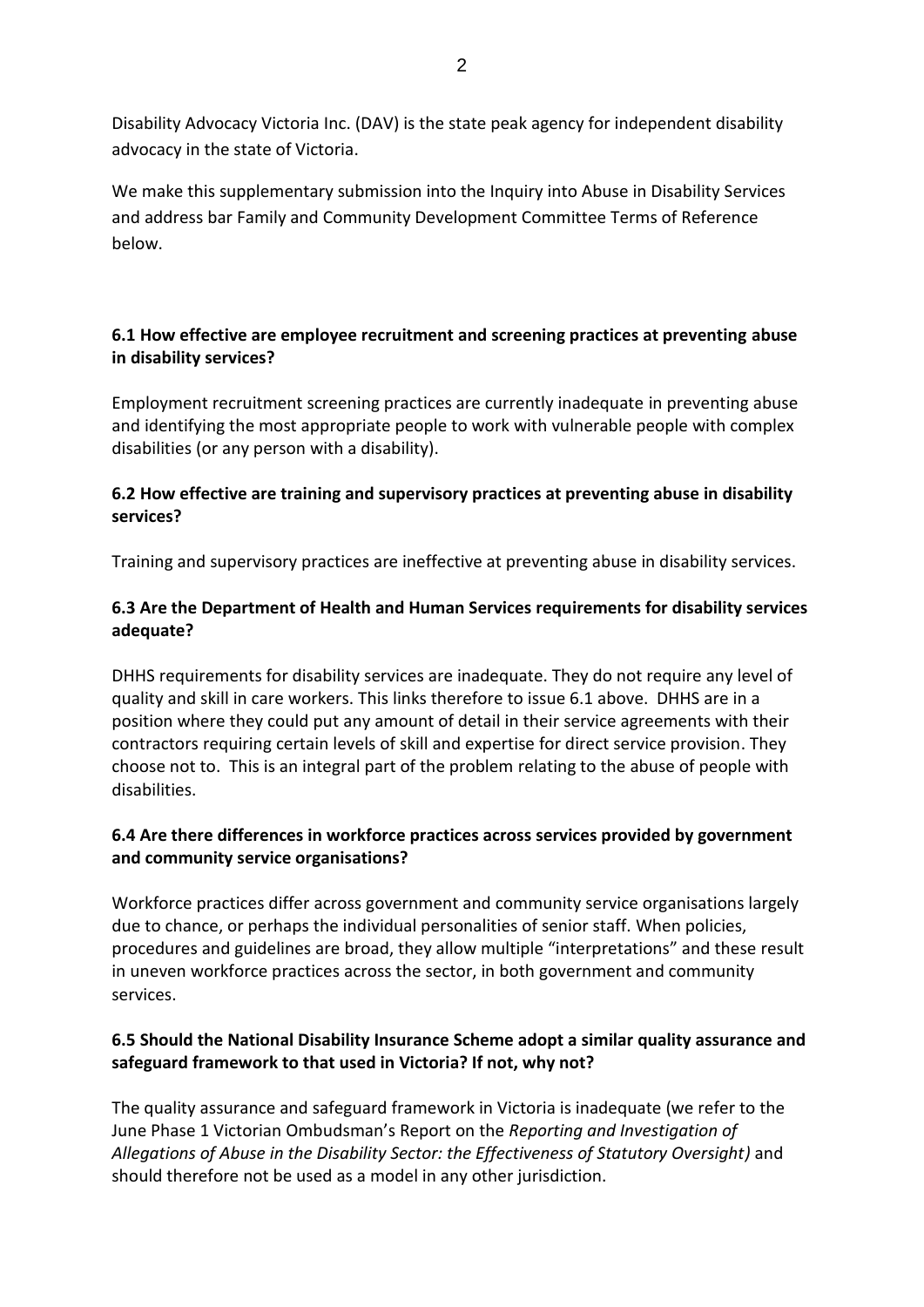### **6.6 What improvements could be made to internal practices for recruiting and training disability services workers?**

DAV, in responding recently to the National Senate Inquiry into Violence, Abuse and Neglect against People with Disabilities endorsed the submission of our member agencies, Disability Discrimination Legal Service and Communication Rights Australia. DAV understands that the Committee has the submission. We also attached the submission from Disability Advocacy Victoria. Please see the Disability Discrimination Legal Service/Communication Rights Australia Submission Section J "*Identifying the Systemic Workforce Issues Contributing to the Violence, Abuse and Neglect of People with Disability and How These Can Be Addressed."*

# **6.7 How effective are community service organisations at monitoring staff recruitment, employee screening and other workforce practices when they engage in sub-contracting arrangements? And to what extent does the Department effectively monitor these arrangements?**

See our response to 6.1 and 6.3. The monitoring of staff recruitment and employee screening is inadequate within community service organisations and DHHS. Recent job advertisements from Yooralla revealed only a requirement for a First Aid Certificate. This is a good indication of the standard required generally and in our view is not acceptable.

## **7.1 Are Victoria's Human Services Standards adequate to prevent abuse in disability services?**

The Human Service Standards have not prevented abuse, and are therefore inadequate. Their failure to prevent abuse is self-evident.

## **7.2 Is self-assessment an adequate way for service providers to demonstrate their understanding of their clients' rights?**

No. There is a significant difference between organisations being able to produce materials that on their face indicate they understand client rights, and them acting upon those rights. DHHS is a very good example of an organisation that can provide substantial documentation that ostensibly sets out a good understanding of client rights through various domestic and international legislation, and human rights standards. On the other hand, it is the experience of advocates and people with disabilities that in practice there is either often a complete misunderstanding of such rights by individual workers, or a reluctance to grant rights due to conflicts of interest such as arbitrary capped funding, or disinterest in hiring staff with sufficient skills to competently undertake their jobs.

## **7.3 What changes or improvements, if any, might be required?**

In terms of assessment, the only genuine method of establishing whether client rights are being upheld, is to seek the feedback of clients, families and advocates. Such feedback should be obtained independently, in other words invited generally, rather than service providers choosing who will be consulted with.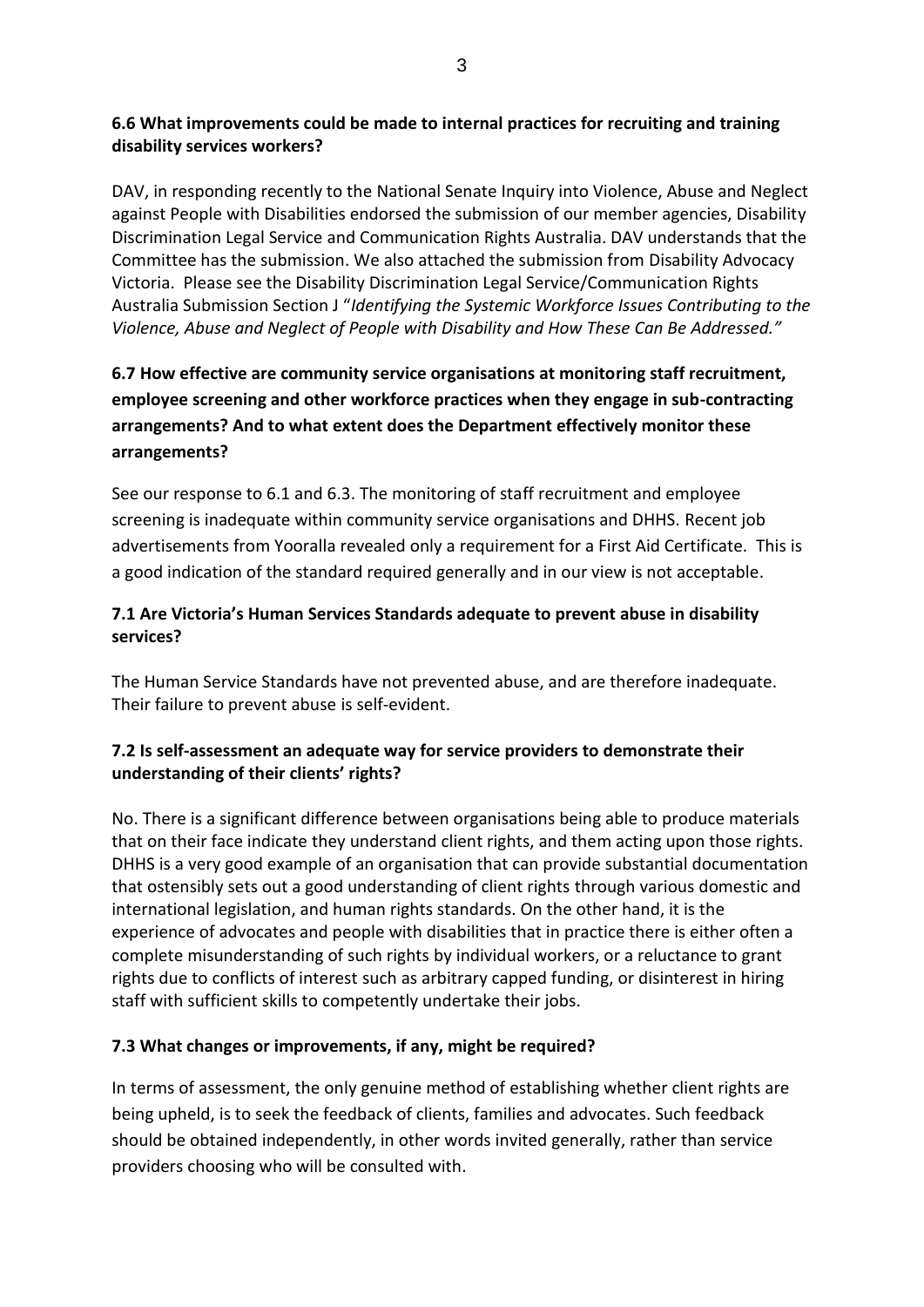#### **8.1 How effectively do staff and disability services respond to critical incidents relating to abuse in their service? Are the internal processes used by service providers rigorous enough to prevent abuse reoccurring?**

The fact that abuse is occurring repeatedly, and has been occurring for quite some time, reflects that internal processes are not rigorous, and staff and services are not responding adequately to incidents relating to abuse.

# **8.2 What are the strengths and weaknesses of the Department of Health and Human Services in the management of critical incidents relating to funded services and the services it provides?**

We are not in a position to identify any strengths, however the weakness, (apart from the fact that their management of critical incidents has not prevented ongoing abuse), is that there is an inherent conflict of interest between DHHS, its own services and its funded services. It is not in the interest of DHHS to find fault with itself due to concern about liability, or to find fault with its service providers, for the same reason. In addition, if DHHS believed one of its major providers' quality of service was fatally flawed, this would require an inordinate amount of work on the part of DHHS to find a replacement service. That is a driving force,, we submit, behind their lack of a stringent response to the many failures of service providers.

## **8.3 What are the strengths and weaknesses of the Disability Services Commissioner model? Should the model be considered for the National Disability Insurance Scheme for quality and safeguards framework?**

The education component of the service of the Disability Service Commissioner may be of some value. However there are many weaknesses. The Disability Services Commissioner has few powers, and does not fully utilise the most useful powers it has, that of investigation. Many people with disabilities, their families and advocates have raised the issue of whether it is appropriate for the Disability Services Commissioner to be an ex-senior employee of DHHS. This model should definitely not be considered for the National Disability Insurance Scheme. We defer to the conclusions of the Victorian Ombudsman's Report mentioned above in 6.5, in what is needed in an oversight body.

## **8.4 Is the Community Visitors program effective in preventing and responding to abuse in disability services?**

**8.5 Are their powers adequate for responding to allegations of abuse and preventing further abuse? How can they be improved?** 

**8.6 Do the Community Visitors use their powers adequately to achieve the best outcomes for people who use disability services?**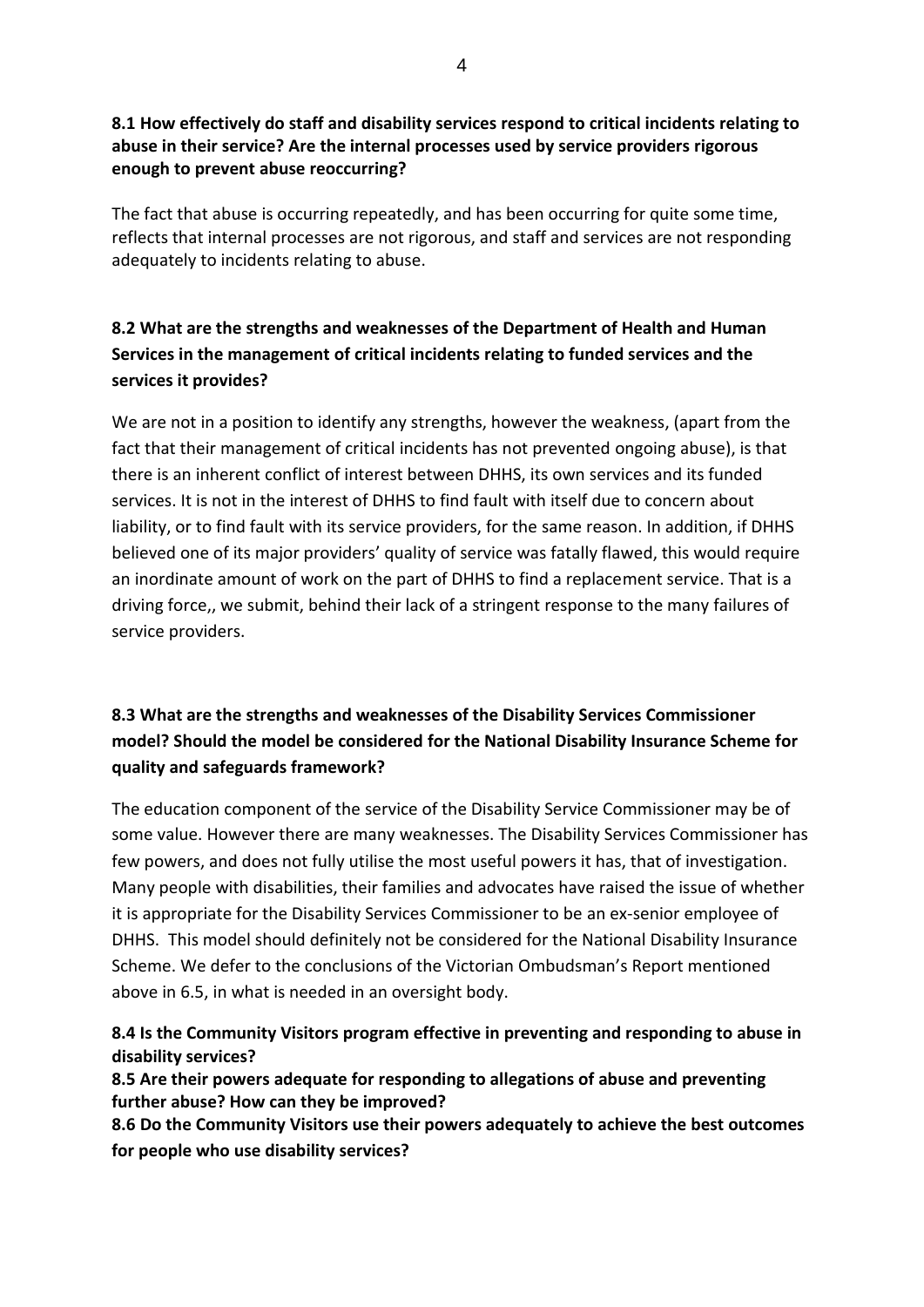In relation to 8.4-8.6, to date the Community Visitors Program has not been effective in preventing abuse. The Program is not seen to be resourced efficiently in order that Community Visitors are able to communicate with all of the people with disabilities they may visit. Until Community Visitors are accompanied by Auslan Interpreters, Deaf/Blind Interpreters and Communication Support Workers when necessary, they will not be able to properly fulfill their role.

## **8.7 Is the Senior Practitioner (Disability) effective in preventing and responding to the use of restrictive interventions and compulsory treatment in disability services?**

We question whether the Senior Practitioner has either sufficient resources or independence to properly carry out his remit. The Office of Professional Practice should not be within DHHS. This is a conflict. That aside, the use of restrictive practices against people with disabilities continues, many times unnecessarily in our view. It is unclear whether the Office of Professional Practice has sufficient (in number, or sufficiently skilled), behaviour practitioners assessing Positive Behaviour Plans. The Office of Professional Practice, when workers are requesting permission to use restrictive practices, should be requiring Functional Behaviour Assessments and Positive Behaviour Plans developed by qualified professionals.

It is one thing to adhere to the Office of Professional Practice "Physical Restraint Direction Paper" May 2011 guidelines by providing evidence of a "comprehensive behaviour support plan", but such a plan needs to be checked for quality and best practice. The ongoing incidences of chemical and physical restraint, and seclusion, indicate Victoria is not moving towards the reduction and elimination of restrictive practices, as set out in the "*National Framework for Reducing and Eliminating Restrictive Practices in the Disabilities Service Sector*". Given the research behind Functional Behaviour Assessments and Behaviour Analysis there should be no reason that when given competent professional support, these practices should be continuing. However they do. To our knowledge there is no Board Certified Behaviour Analyst consulting to the Office of Professional Practice. Given the fact that this is the highest qualification in this area, and these professionals exist in Victoria and the Australia, this should be seen as an oversight.

#### **8.8 Are the powers of the Senior Practitioner (Disability) adequate for identifying, preventing and responding to the misuse of restrictive interventions and compulsory treatment? If not, how can these be improved?**

See directly above. In terms of improvement, the Office of Professional Practice needs to have the staff to properly oversee every Behaviour Plan and supporting documentation it receives to substantiate quality. It should also be noted that Behaviour Intervention Support Services, part of DHHS, who claim to be the experts in addressing challenging behaviours (such behaviours which then often result in restrictive practices) are usually unqualified in behaviour analysis, perhaps apart from claiming some online training. Putting their ability to carry out their job aside, they have a long waiting list and do not involve themselves with clients for any length of time. This results in a situation which will never be effective in terms of supporting people with disabilities who exhibit challenging behaviours.